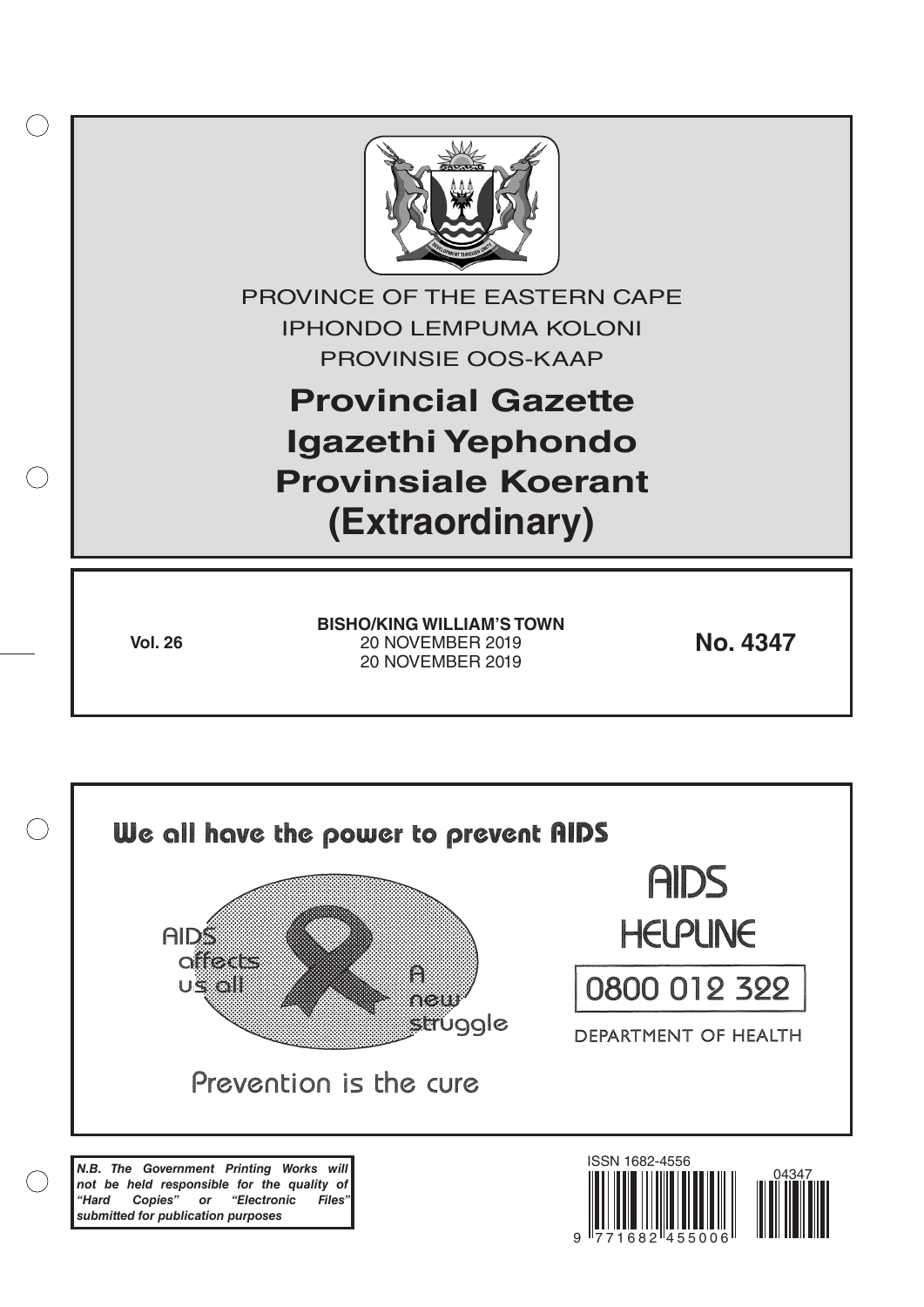### *IMPORTANT NOTICE OF OFFICE RELOCATION*



government printing Department: **Government Printing Works<br>REPUBLIC OF SOUTH AFRICA** 

Private Bag X85, PRETORIA, 0001 149 Bosman Street, PRETORIA Tel: 012 748 6197, Website: www.gpwonline.co.za

# **URGENT NOTICE TO OUR VALUED CUSTOMERS: PUBLICATIONS OFFICE'S RELOCATION HAS BEEN TEMPORARILY SUSPENDED.**

Please be advised that the GPW Publications office will no longer move to 88 Visagie Street as indicated in the previous notices.

The move has been suspended due to the fact that the new building in 88 Visagie Street is not ready for occupation yet.

We will later on issue another notice informing you of the new date of relocation.

We are doing everything possible to ensure that our service to you is not disrupted.

As things stand, we will continue providing you with our normal service from the current location at 196 Paul Kruger Street, Masada building.

Customers who seek further information and or have any questions or concerns are free to contact us through telephone 012 748 6066 or email Ms Maureen Toka at Maureen.Toka@gpw.gov.za or cell phone at 082 859 4910.

Please note that you will still be able to download gazettes free of charge from our website www.gpwonline.co.za.

We apologies for any inconvenience this might have caused.

Issued by GPW Communications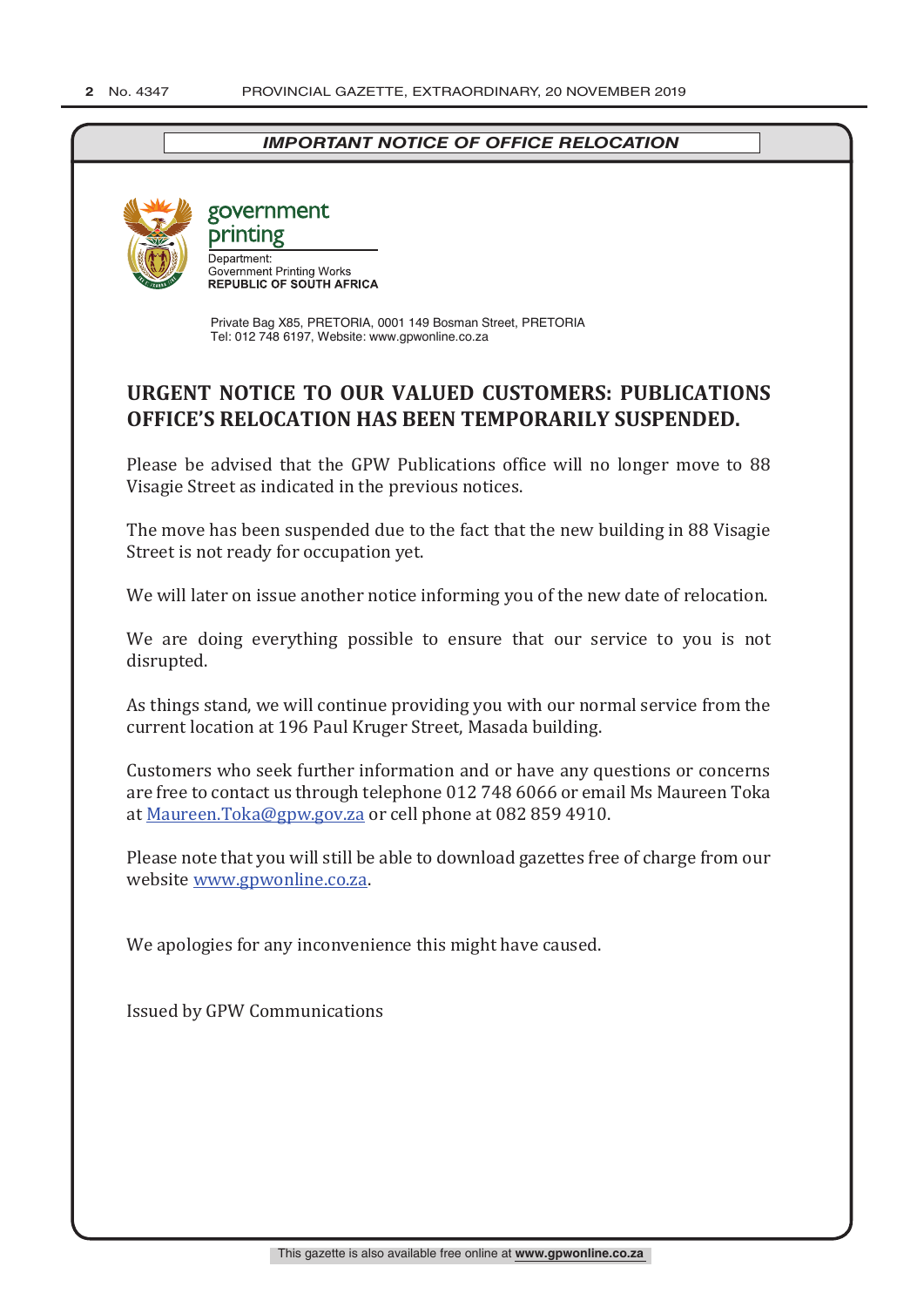## **IMPORTANT NOTICE:**

**The GovernmenT PrinTinG Works Will noT be held resPonsible for any errors ThaT miGhT occur due To The submission of incomPleTe / incorrecT / illeGible coPy.**

**no fuTure queries Will be handled in connecTion WiTh The above.**

#### **CONTENTS**

|     |                                                                                                      | Gazette<br>No. | Page<br>No. |
|-----|------------------------------------------------------------------------------------------------------|----------------|-------------|
|     | <b>LOCAL AUTHORITY NOTICES • PLAASLIKE OWERHEIDS KENNISGEWINGS</b>                                   |                |             |
| 293 | Spatial Planning and Land Use Management Act (16/2013): Makana Municipality has approved and adopted | 4347           |             |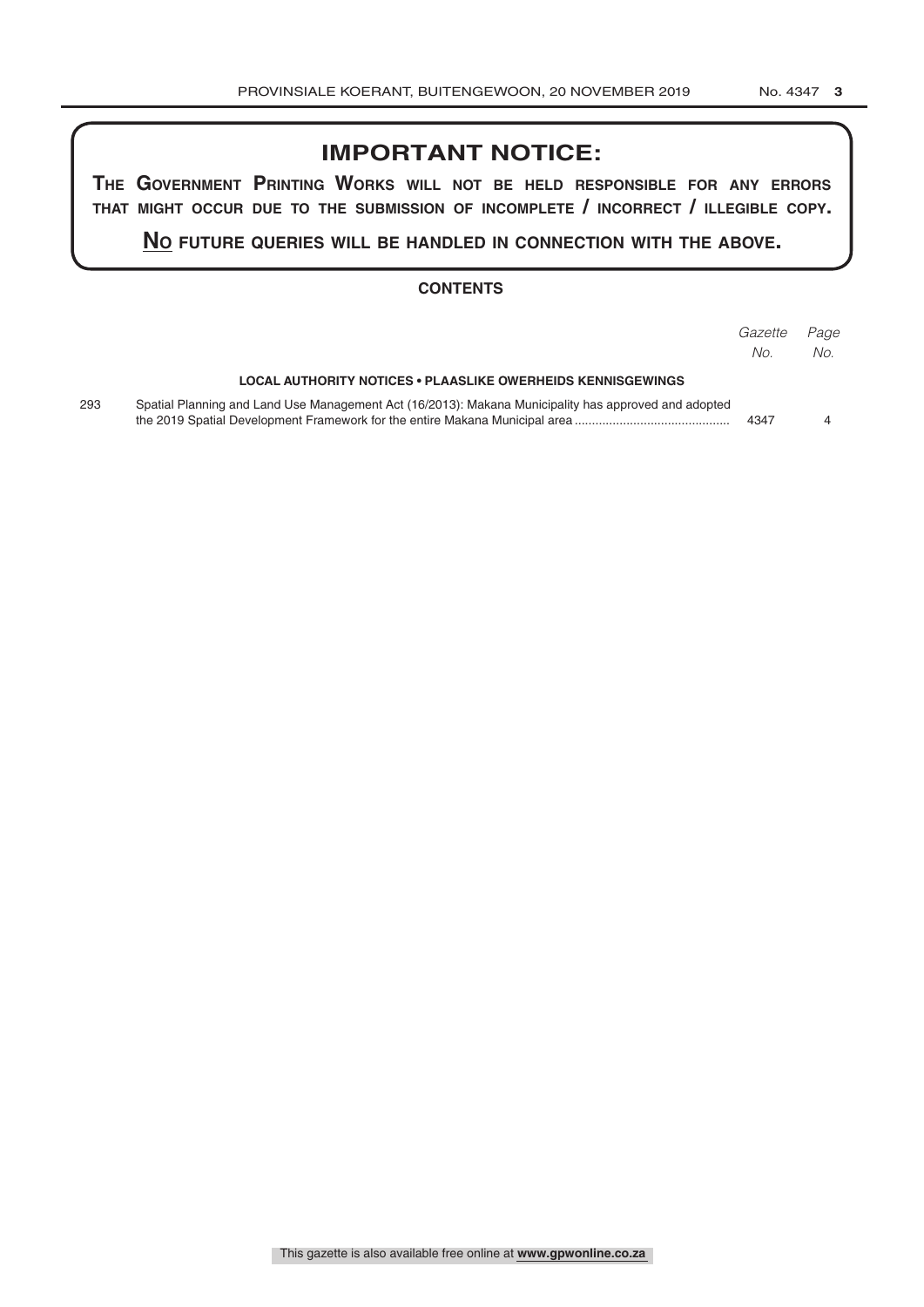# Local Authority Notices • Plaaslike Owerheids Kennisgewings

### **LOCAL AUTHORITY NOTICE 293 OF 2019**

#### **SPATIAL DEVELOPMENT FRAMEWORK APPROVAL**

## **MAKANA MUNICIPALITY NOTICE NO. C914-SDF**



Notice is hereby given that the Council of Makana Local Municipality has approved and adopted the 2019 Spatial Development Framework for the entire Makana Municipal area, including Makhanda (formerly Grahamstown), Alicedale, Riebeek East and the rural areas, in terms of Section 20(1) of the Spatial Planning & Land Use Management Act, 2013 (Act 16 of 2013) and Section 8(8) of the Makana Municipality Spatial Planning and Land Use Management By-Law of 2016.

Makana Municipality Council on 30 October 2019 by way of Resolution No. C914 resolved to approve the:

- 1) Makana Spatial Development Framework Plan (2019) inclusive of Capital Investment Framework and Implementation Plan
- 2) Makhanda CBD Traffic and Transport Management Plan (2019)
- 3) Makana Development levy policy and calculator (2019)

The above three policies are applicable and are hereby implemented from the date of this notice.

For any enquiries related hereto, kindly contact:

|                            | Director LED & Planning: MS R Meiring / Manager Planning & Land Use: Ms S Jonas |
|----------------------------|---------------------------------------------------------------------------------|
| Tel: 046 603 6123          | Tel: 046 637 0424                                                               |
| rianameiring@makana.gov.za | sjonas@makana.gov.za                                                            |

**M.A MENE MUNICIPAL MANAGER**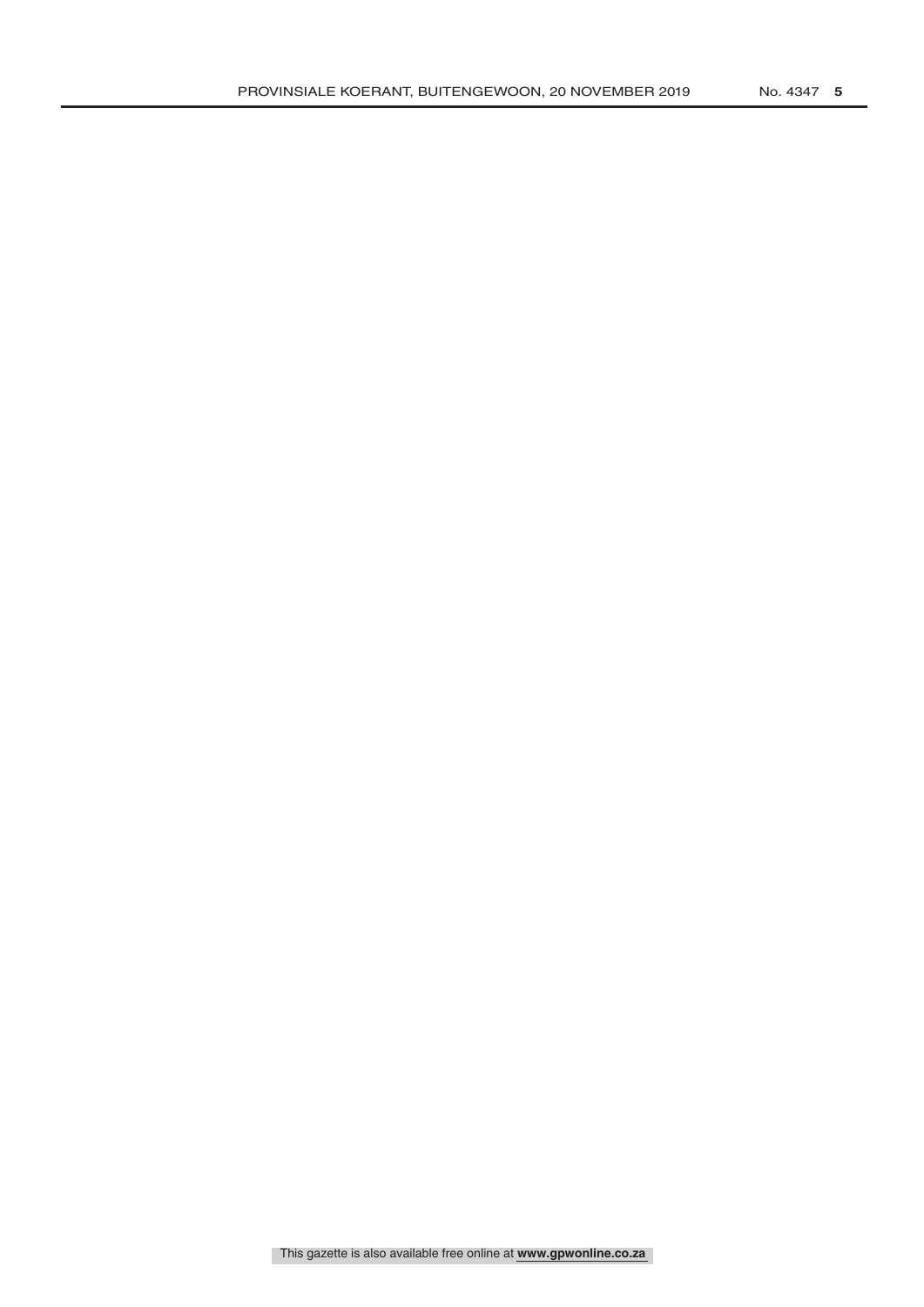This gazette is also available free online at **www.gpwonline.co.za**